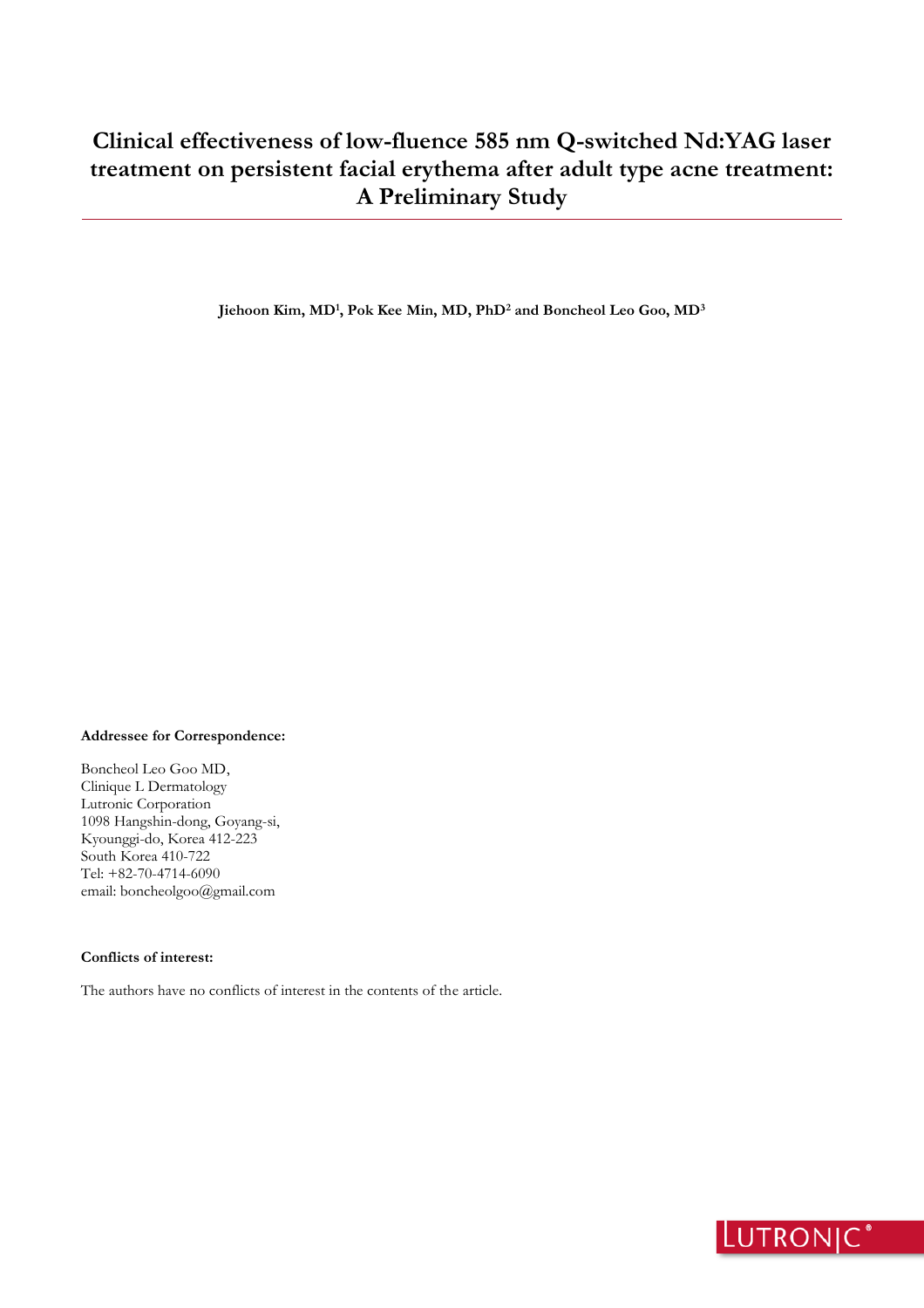## **ABSTRACT**

Acne remains a problem for dermatologists worldwide, but persistent erythema after successful acne treatment can present an even greater problem. The aim of the present study was to clarify the efficacy of low-fluence 585 nm Q-switched Nd:YAG laser treatment (Gold Toning™) for persistent facial erythema after acne treatment. Twenty female patients participated in the study (ages from 21 to 31 yr) randomly divided into 2 groups of 10, the Control and Treatment groups. Both groups first underwent superficial chemical peeling and physical comedone extraction, then the Treatment group received a number of low-fluence Gold Toning sessions (Q-switched 585 nm, 5-10 ns, 5 mm spot, 0.25- 0.40 J/cm<sup>2</sup>). Objective assessment from the clinical photography and subjective patient assessment were performed at the 8-week follow-up. Both the subjective and objective assessments showed significant and objective assessments showed improvement for the Gold Toning-treated group. This minimally-invasive approach therefore offers good results for persistent erythema post-acne treatment, and a potential range of other conditions.

# **INTRODUCTION**

Acne is a common, chronic and relapsing inflammatory disease of the pilosebaceous units. It is very commonly seen in adolescence, and currently specific presentation is notable also in adults.

Conventional treatment has been dependent on drug therapy such as topical or systemic agents including antibiotics, keratolytics and retinoids<sup>1</sup>. The efficacy of these drugs varies, and they are associated with a variety of side effects, which limits their usage in the patient population at large<sup>2</sup> .

For persistent erythema during or after any treatment, conventional treatments showed unmatched responses with other features of acne, including papules, pustules and the paradoxical reappearance of comedones. This interferes with the compliance of the patients, and prolongs the period for the patients to return to their normal lives. This problem is notably important for those patients with active working ages, and often results in a limitation of the overall treatment satisfaction even after successful treatments of papules and pustules. No drug has shown any efficacy for persistent erythema, and some of the acne drugs are known to even exacerbate this problem<sup>3</sup> .

Erythema surrounding follicular openings often remains for a relatively longer time. This is postulated as being due to a change in the microvascular structure or caused by exogenous stimuli, nevertheless the mechanism for this long-lasting phenomenon after treatment for acne has not been elucidated. If persistent erythema is considered as being due to dilated microvascular structures in the superficial dermis, which is not detectable to the naked

#### eye as visible telangiectasia, it can be regarded as a change in smaller vascular structures like microcapillaries.

The 585 nm wavelength is commonly used in vascular treatment with long pulse durations measured in milliseconds, and targets the endothelium and wall structure of various vessels under the extended theory of selective photothermolysis. At this wavelength, the absorption by melanin and oxyhemoglobin is very high, and almost the same. This is coupled with an acceptable penetration depth into tissue that can reach the superficial dermis. The 585 nm was considered one of 'goldstandard' wavelengths for the treatment of blood vessels. The pulsed dye laser (PDL) currently delivers wavelengths from 585 to 595 nm, which was an improvement on the 577 nm delivered by earlier versions<sup>4</sup>.



**Fig 1: Absorption spectra of melanin, oxy- and deoxyhemoglobin. (PDL: Pulsed dye laser; FDQSNDY:**  Frequency-doubled, **yttrium-aluminum-garnet laser)**

Considering the postulated size of the microvascular structures in acne-induced erythema, shorter pulse widths in the microsecond domain could be applied to vascular treatment<sup>5</sup>. Previously, the Q-switched Nd:YAG laser wavelength of 1064 nm, or frequency-doubled at 532 nm, has been reportedly used for vascular treatment associated with melasma and rosacea<sup>5,6,7</sup>.

In addition to successfully lightening tattoos, epidermal and dermal pigmented lesions, these wavelengths have been demonstrated to induce injury to human vascular structures<sup>8,9</sup>. Only a few reports have appeared on their clinical application.

The 585 nm wavelength can be generated in Q-switched nanosecond domain pulse durations by wavelength conversion. Solid dye in a handpiece is used for this, to convert the 532 nm from a frequency-doubled KTP/Nd:YAG into 585 nm. (Figure 2)

This aim of this study was to clarify the efficacy of lowfluence 585 nm Q-switched Nd:YAG laser treatment of persistent facial erythema after acne treatment.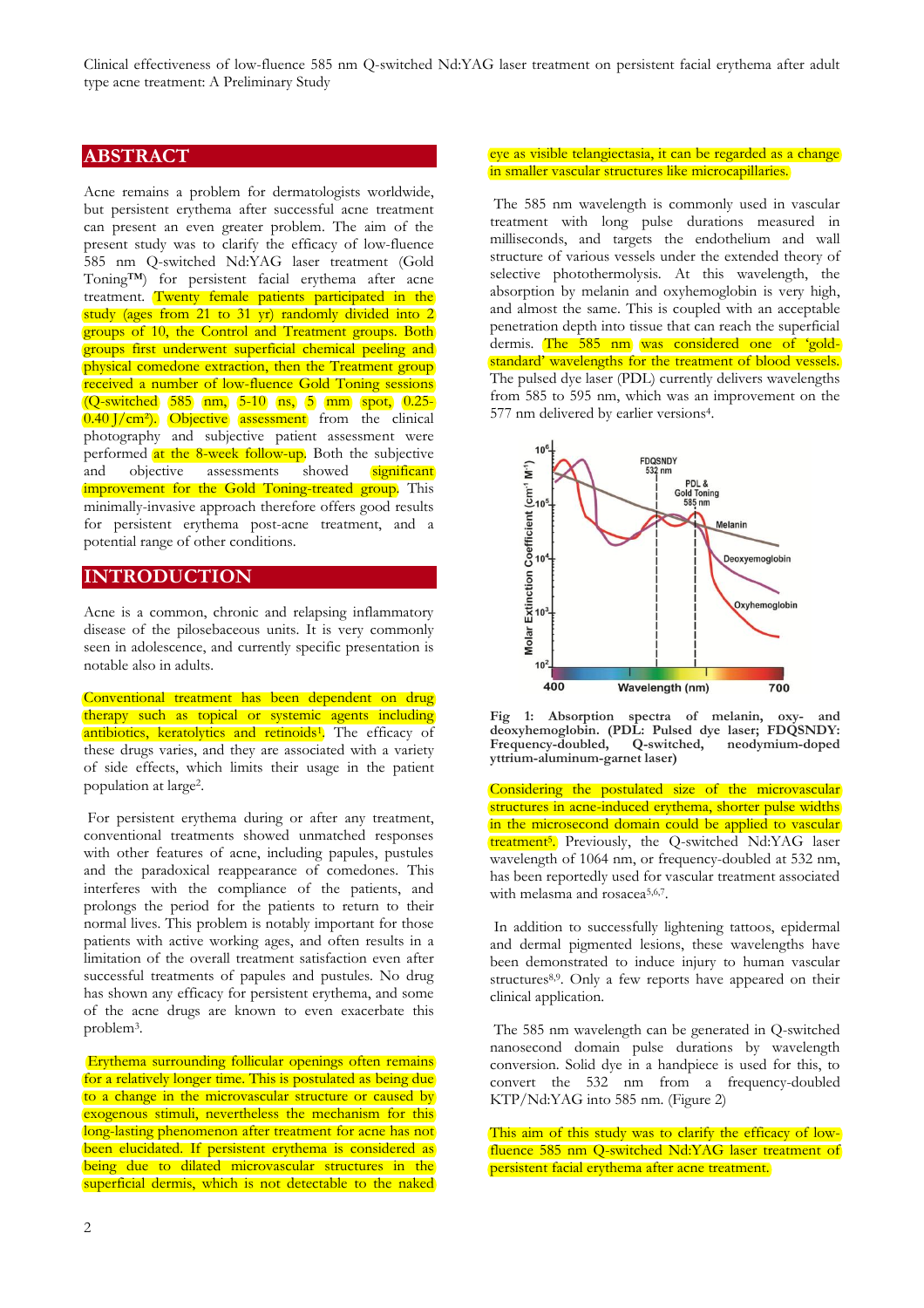

**Fig 2: Solid dye block inserted in the handpiece to generate the 585 nm wavelength**

# **MATERIALS & METHODS**

### **1. Subjects**

Twenty adult acne patients were voluntarily enrolled from October of 2012 to January of 2013, in Kim's Dermatology Clinic in Suwon, Korea. All the patients were female. The ages varied from 21 to 31 yr, with a median age of 25.4 yr.

Inclusion criteria were the presence of acne vulgaris with persistent erythema after pustules or papules had been improved within one year from the diagnosis, regardless of the previous treatments. All subjects were screened by the severity grading under the Korean acne grading system (KAGS)<sup>10</sup> ranged from 'severe' or higher and scored as the 2nd to 4th grade.

**Table 1: Total patient population broken down by study center.**

| Score   | Definition                                                           |  |  |
|---------|----------------------------------------------------------------------|--|--|
| Grade 1 | Papule $\leq 10$                                                     |  |  |
| Grade 2 | Papules $11 \approx 30$                                              |  |  |
| Grade 3 | Papules $\geq 31$ , nodules $\leq 10$                                |  |  |
| Grade 4 | Nodule $11 \approx 20$ ,<br>$\pm$ mild ongoing scars                 |  |  |
| Grade 5 | Nodule $21 \approx 30$ ,<br>$\pm$ moderate ongoing scars             |  |  |
| Grade 6 | Nodule $\geq 31$ ,<br>$\pm$ severe ongoing scars, $\pm$ sinus tracts |  |  |

Screening was performed based on the following exclusion criteria: uncontrolled severe acne conglobata or acne cystica; noticeable change in severity related to the menstrual cycle; any concomitant skin diseases or conditions; any history of photosensitivity disorders; any history of systemic drugs taken within four weeks before the enrollment, including systemic corticosteroids, antibiotics, isotretinoins, or hormonal treatment; any histories of topical steroid or antibiotic treatment within two weeks before enrollment; pregnancy; or lactation.

#### **2. Methods**

A Q-switched Nd:YAG laser (SPECTRA™, Lutronic corporation, Goyang, Korea) with the 585 nm Gold Toning<sup>TM</sup> handpiece was used for this study. Fixed parameters were used with a spot size 5 mm in diameter, pulse duration of  $5 \sim 10$  nanoseconds and fluences from 0.25 to 0.40 J/cm<sup>2</sup>. Different fluences were applied based on the degree of disease severity, with changes proportional to the amount of erythema.

A split-group study was designed with control and treatment groups. Each group contained ten patients with randomization on enrollment. The control group underwent superficial chemical peeling and physical comedone extraction. The treatment group received Gold Toning treatment after the same baseline treatment as the control group. The treatment interval was two weeks. The number of treatment sessions was determined as follows based on the disease severity and KAGS scale: 2 sessions for patients with KAGS grade 3 and under, and 3 sessions for those with a KAGS grade over 3.

Each patient was followed up per one or two weeks. On each visit, light photography using a Nikon D80 camera and AF Micro 60 mm 2.8 lens under standard lighting conditions was performed for the objective rating. The final assessment was carried out at eight weeks after the initial treatment.

## **3. Assessment**

1) Objective assessment

Digital photographic documentation under the same conditions (light source, room, and camera settings) was obtained before treatment and during each session. Improvement was assessed from the clinical photography after the final session and at 8 weeks thereafter on a fivepoint scale as follows:

- 1. Excellent improvement (>75%).
- 2. Good improvement (50-75%),
- 3. Fair improvement (25-50%);
- 4. Some improvement (10-25%);
- 5. Little or no improvement (0-10%);

Assessment was performed by two independent certified dermatologists. The raters were blinded to the descriptive information of the patients and their treatment.

2) Subjective assessment

Patient subjective assessment was performed and collected by a blinded investigator after eight weeks using the following five-point scale:

- 1. Excellent
- 2. Satisfied
- 3. Fair
- 4. Unsatisfied
- 5. Very unsatisfied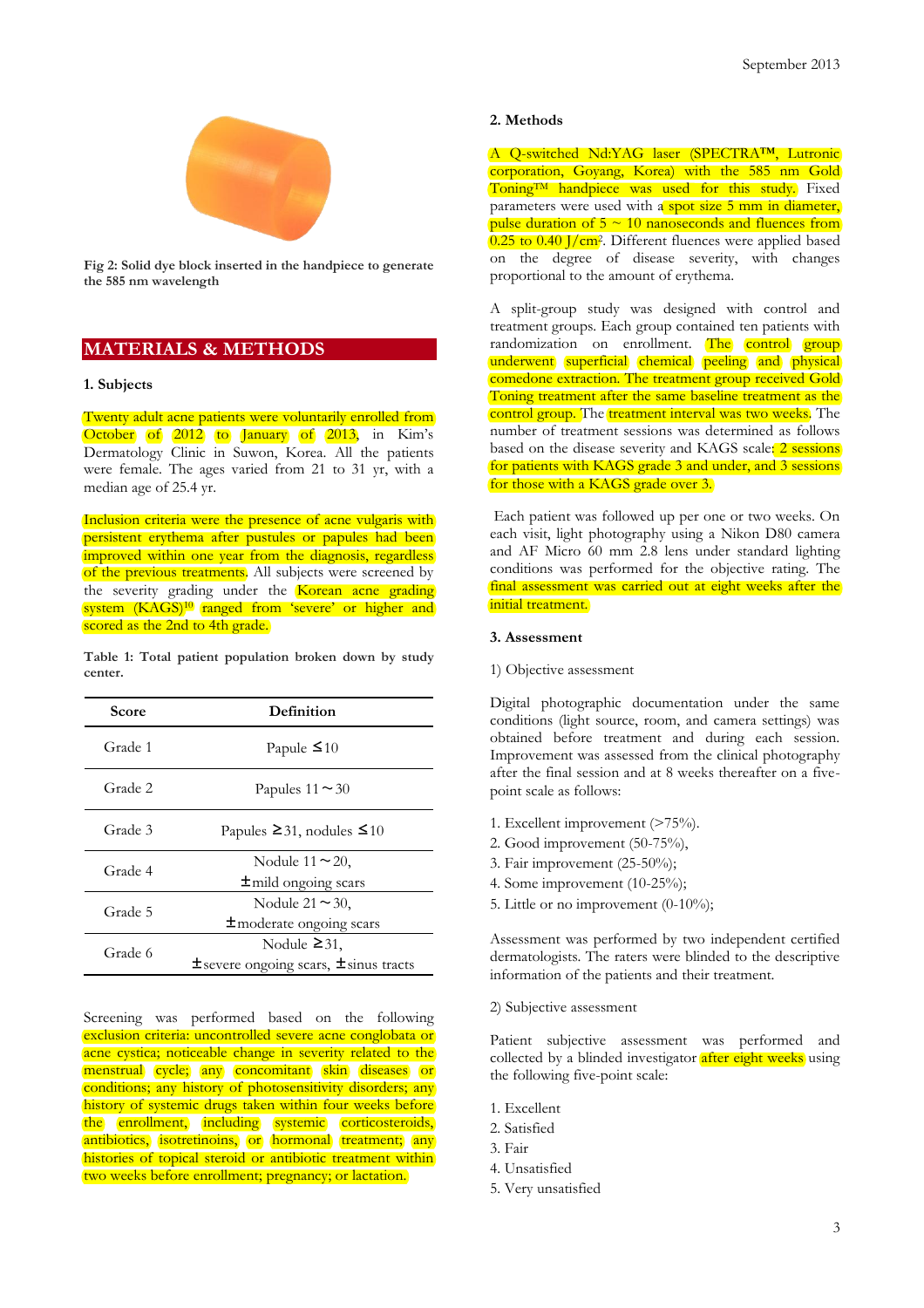#### 3) Safety assessment

On every follow-up visit, any abnormal signs and symptoms were collected by history taking. Well-known side effects and complications like pruritus, irritation, dryness, tingling sensation, burning sensation, scaling, burns, pain and pigmentary changes were separately checked.

#### **4. Statistical analysis**

The paired Student's *t*-test and the Wilcoxon rank test were used for the comparison before and after the treatment, as an inter-group assessment. The Wilcoxon rank test was used for the comparison between the groups. Statistical analyses were carried out using SPSS version 19.0 for Windows (IBM SPSS statistics, IBM corporation, Armonk, NY, USA) Statistical significance was defined and agreed when the *p* value was under 0.05.

## **RESULTS**

A total of twenty patients were enrolled in the study and randomly grouped. A total of three patients dropped out and their data were not included in the analysis of the results due to missing the final follow-up (2 from the control group and 1 from the treatment group).

The results of the objective and subjective assessments are shown in Table 2.

Both the objective and subjective assessments showed statistically significant improvements in the treatment group compared to the control group. (objective assessment,  $p = 0.026$ ; subjective assessment,  $p = 0.017$ )

**Table 2: Objective and subjective assessment**

| Control group |         |             |                                                                                                                                                                                                                                                                                                                                                                                                             |                |  |
|---------------|---------|-------------|-------------------------------------------------------------------------------------------------------------------------------------------------------------------------------------------------------------------------------------------------------------------------------------------------------------------------------------------------------------------------------------------------------------|----------------|--|
| No.           | Sex/age | <b>KAGS</b> | objective                                                                                                                                                                                                                                                                                                                                                                                                   | subjective     |  |
| case 1        | F/27    | Grade 3     | 4                                                                                                                                                                                                                                                                                                                                                                                                           | 3              |  |
| case 2        | F/22    | Grade 4     | 3                                                                                                                                                                                                                                                                                                                                                                                                           | 3              |  |
| case 3        | F/21    | Grade 2     | $\mathfrak{D}_{1}^{(1)} = \mathfrak{D}_{2}^{(1)} = \mathfrak{D}_{2}^{(1)} = \mathfrak{D}_{2}^{(1)} = \mathfrak{D}_{2}^{(1)} = \mathfrak{D}_{2}^{(1)} = \mathfrak{D}_{2}^{(1)} = \mathfrak{D}_{2}^{(1)} = \mathfrak{D}_{2}^{(1)} = \mathfrak{D}_{2}^{(1)} = \mathfrak{D}_{2}^{(1)} = \mathfrak{D}_{2}^{(1)} = \mathfrak{D}_{2}^{(1)} = \mathfrak{D}_{2}^{(1)} = \mathfrak{D}_{2}^{(1)} = \mathfrak{D}_{2}^{$ | $\overline{2}$ |  |
| case 4        | F/23    | Grade 3     | 3                                                                                                                                                                                                                                                                                                                                                                                                           | $\overline{2}$ |  |
| case 5        | F/25    | Grade 4     | 5                                                                                                                                                                                                                                                                                                                                                                                                           | 5              |  |
| case 6        | F/31    | Grade 3     | 3                                                                                                                                                                                                                                                                                                                                                                                                           | 3              |  |
| case 7        | F/28    | Grade 3     | 3                                                                                                                                                                                                                                                                                                                                                                                                           | 3              |  |
| case 8        | F/22    | Grade 2     | 3                                                                                                                                                                                                                                                                                                                                                                                                           | 3              |  |
| Test group    |         |             |                                                                                                                                                                                                                                                                                                                                                                                                             |                |  |
| No.           | Sex/age | <b>KAGS</b> | objective                                                                                                                                                                                                                                                                                                                                                                                                   | subjective     |  |
| case 1        | F/25    | Grade 2     | 2                                                                                                                                                                                                                                                                                                                                                                                                           | 2              |  |
| case 2        | F/25    | Grade 4     | 3                                                                                                                                                                                                                                                                                                                                                                                                           | 1              |  |
| case 3        | F/31    | Grade 2     | 3                                                                                                                                                                                                                                                                                                                                                                                                           | $\overline{2}$ |  |
| case 4        | F/21    | Grade 3     | $\mathbf{1}$                                                                                                                                                                                                                                                                                                                                                                                                | $\mathbf{1}$   |  |
| case 5        | F/28    | Grade 4     | $\mathfrak{D}$                                                                                                                                                                                                                                                                                                                                                                                              | $\overline{2}$ |  |
| case 6        | F/25    | Grade 3     | $\mathfrak{D}_{1}^{(1)} = \mathfrak{D}_{2}^{(1)} = \mathfrak{D}_{2}^{(1)} = \mathfrak{D}_{2}^{(1)} = \mathfrak{D}_{2}^{(1)} = \mathfrak{D}_{2}^{(1)} = \mathfrak{D}_{2}^{(1)} = \mathfrak{D}_{2}^{(1)} = \mathfrak{D}_{2}^{(1)} = \mathfrak{D}_{2}^{(1)} = \mathfrak{D}_{2}^{(1)} = \mathfrak{D}_{2}^{(1)} = \mathfrak{D}_{2}^{(1)} = \mathfrak{D}_{2}^{(1)} = \mathfrak{D}_{2}^{(1)} = \mathfrak{D}_{2}^{$ | 3              |  |
| case 7        | F/28    | Grade 4     | 3                                                                                                                                                                                                                                                                                                                                                                                                           | $\overline{2}$ |  |
| case 8        | F/29    | Grade 3     | 1                                                                                                                                                                                                                                                                                                                                                                                                           | 1              |  |
| case 9        | F/21    | Grade 2     | 3                                                                                                                                                                                                                                                                                                                                                                                                           | 3              |  |

No complications were reported during the study, such as seen in other studies using different lasers (e.g., pruritus, irritation, dryness, tingling sensation, burning sensation, scaling, burns, pain, pigmentary changes) in 3 to 6 months of follow-up. The side effects were minimal and transient, mostly presenting as slight edema.



**Fig 3: Clinical findings of the treatment result (experimental group, case 4) / A, Baseline; B, 2 weeks after 2 sessions**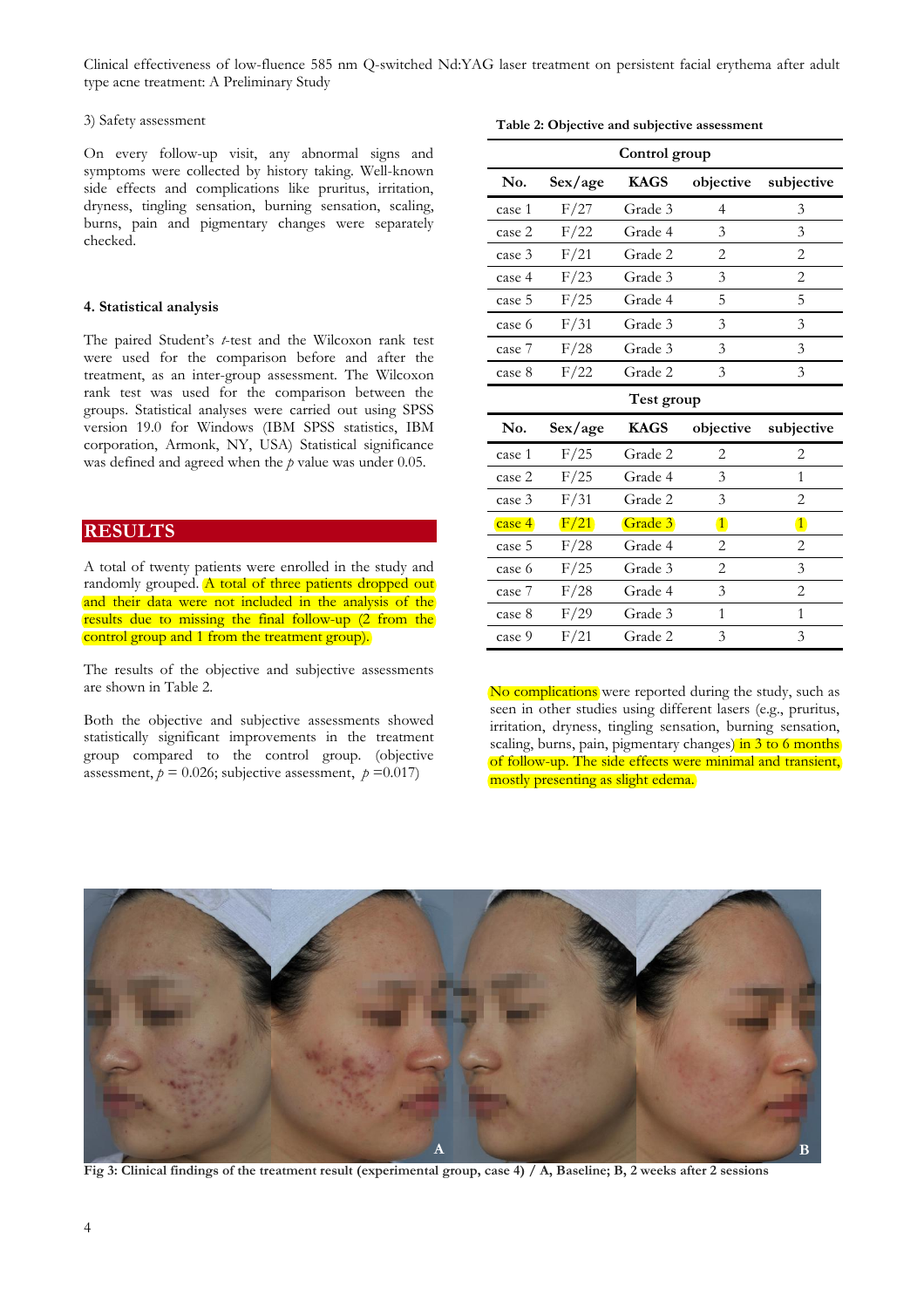## **DISCUSSION**

The Q-switched Nd:YAG laser is a well-known treatment of choice for pigmentary lesions of skin or tattoo removal. Recently various applications have been additionally reported. For example, low-fluence, multi-pass Qswitched 1064 nm treatment is a well known treatment for melasma, which was explained based on a unique type of highly specific photothermal effect, termed subcellular selective photothermolysis<sup>11</sup>. A combination treatment involving the application of carbon suspension application and quasi-long pulse delivery followed by the Q-switched mode showed an effect on the reduction of the size of enlarged facial pores<sup>12</sup>.

The combination of 1064 nm Q-switched and quasi-long pulsed low fluence treatments showed an effect on rejuvenation and melasma treatment, especially in the case of increased and overlapping vascular prominence in the  $lesion<sup>6,11</sup>$ .

In the present study, laser energy was delivered in ultrashort Q-switched pulses (in the nanosecond domain) using the 585 nm wavelength. This wavelength is generated with a handpiece containing a solid dye cylinder, pumped by the 532 nm frequency-doubled Q-switched beam of the 1064 nm Nd:YAG laser.

Many studies have demonstrated the significance of wavelength and pulse duration in treating vascular and pigmented lesions. The FLPDL, with a 585 nm wavelength and 450-microsecond pulse duration, has been reported as safe and efficacious when used for the treatment of vascular lesions.

The pulse duration used in this study was much shorter than the thermal relaxation time of the microvasculature (arterioles and venules). Nevertheless, The Q-switched Nd:YAG laser can produce a combination of high peak power and ultrashort pulse duration which induces a combination of a photoacoustic and photothermal effect, quite distinct from the selective photothermal effect associated with the quasi-long pulsed laser (Figure 4).



**Fig 4: Difference in energy intensity of flashlamp-pumped pulsed dye laser and Q-switched Nd:YAG laser**

The physiology of facial flushing, or constantly maintained erythema, is not yet well understood. Usually the most distal vessels of the peripheral circulation consist of a certain thin arrangement of endothelial cells, which have a very short thermal relaxation time compared with that of the multi-layered structure of larger vessels. Purpura as a result of vascular wall rupture is very common in laser treatment with longer pulse duration: the treatment with Gold Toning in the current study was, in contrast, subpurpuric. The correlation between the destruction and revascularization of vascular structures is not completely elucidated. We were unable to observe any clinical signs of direct vascular destruction in any of the Gold Toning-treated patients, such as purpura, since the erythema appearing after acne treatments usually does not appear as vascular structures visible to the naked eye.

Clinically this approach can be used in expanded indications from this postulation. Suggested applications are summarized in Table 3.

#### **Table 3: Possible clinical indications targeting the underlying microvascular structure, invisible to the naked eye**

- Cosmetically problematic erythema related with inflammatory diseases
- Telangiectatic type of rosacea (combination with other vascular lasers)
- **•** Persistent erythematous papules and macules after various energy-delivery system
- Melasma with overlapped vascular prominence

Subsequent studies study will target the above indications. For example, persistent erythema as a side effect of fractional laser treatment is hard to treat. It is also hard to screen for or anticipate before treatment. Kang *et al.* suggested the role of increased vasculature in melasma<sup>11</sup>.

Vasculature and melanocytes may have an influence on the development of hyperpigmentation in the overlying epidermis. In some types of melasma, pronounced telangiectatic erythema confined to the melasma lesion is frequently observed. Histologically increased vascularity is one of the major findings in this type of melasma. VEGF may be a major angiogenic factor for altered vessels in melasma. The potential application of an anti-angiogenic laser for the treatment of melasma especially when accompanied by pronounced telangiectasia in Asian skin is a possible treatment option. By targeting the vascular component in melasma lesions, a high-fluence PDL (585 nm) may decrease the melanocyte stimulation and subsequently the relapses. These results emphasize the necessity for a broader approach to melasma treatment targeting all components of this complex disorder<sup>14</sup>.

Laser treatment using wavelengths in the visible yellow spectrum has also shown an effect on melasma and vascular lesions. The yellow beam (578 nm) of the copper bromide laser affects the altered dermal vasculature in melasma lesions<sup>15</sup> .